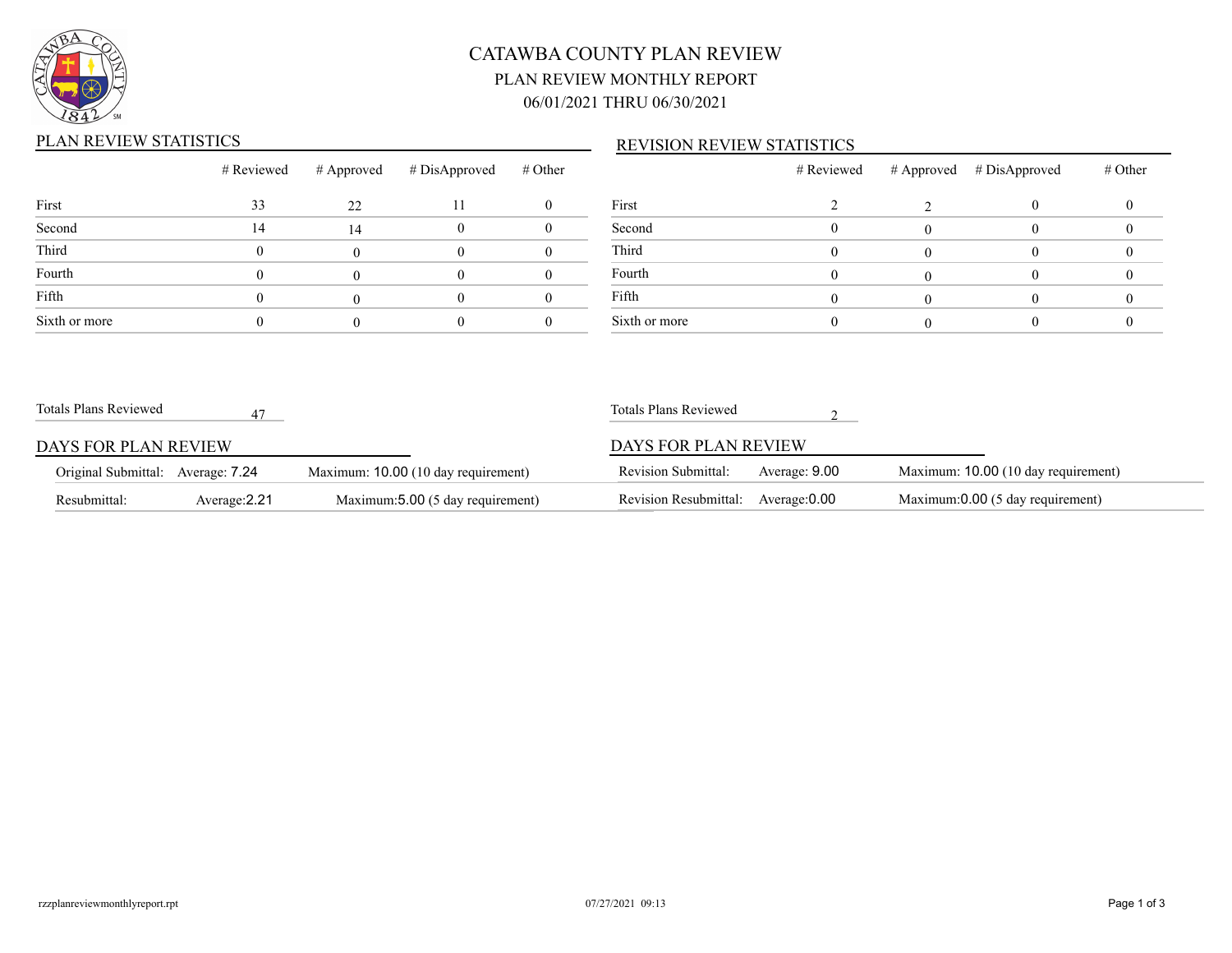

# CATAWBA COUNTY PLAN REVIEW PLAN REVIEW MONTHLY REPORT 06/01/2021 THRU 06/30/2021

### TOWNHOME REVIEW STATISTICS

|               |  | $#$ Reviewed $#$ Approved $#$ DisApproved | $#$ Other |
|---------------|--|-------------------------------------------|-----------|
| First         |  |                                           |           |
| Second        |  |                                           |           |
| Third         |  |                                           |           |
| Fourth        |  |                                           |           |
| Fifth         |  |                                           |           |
| Sixth or more |  |                                           |           |

#### Totals Plans Reviewed

### DAYS FOR PLAN REVIEW

| Submittal:   | Average: 2.00 | Maximum: 2.00 (10 day requirement) |  |
|--------------|---------------|------------------------------------|--|
| Resubmittal: | Average: 0.00 | Maximum: 0.00 (5 day requirement)  |  |

1

#### PLAN REVIEW RELATED INSPECTIONS

## BLD ELE MECH PLM OTHER TOTAL **ALE** 1 0 0 0 0 1 **SAFETY** 16 0 0 0 0 16 **Total Number of Inspections: 17**

### PLAN REVIEW RELATED INSPECTIONS BY INSPECTOR

| <b>Total Number of Inspections:</b> |    |      |  |     |                                 |  |
|-------------------------------------|----|------|--|-----|---------------------------------|--|
| Noah McNeilly                       |    |      |  | - 0 |                                 |  |
| David Smith                         | 16 |      |  |     |                                 |  |
|                                     |    | RLD. |  |     | ELE MECH PLM OTHER TOTAL SAFETY |  |